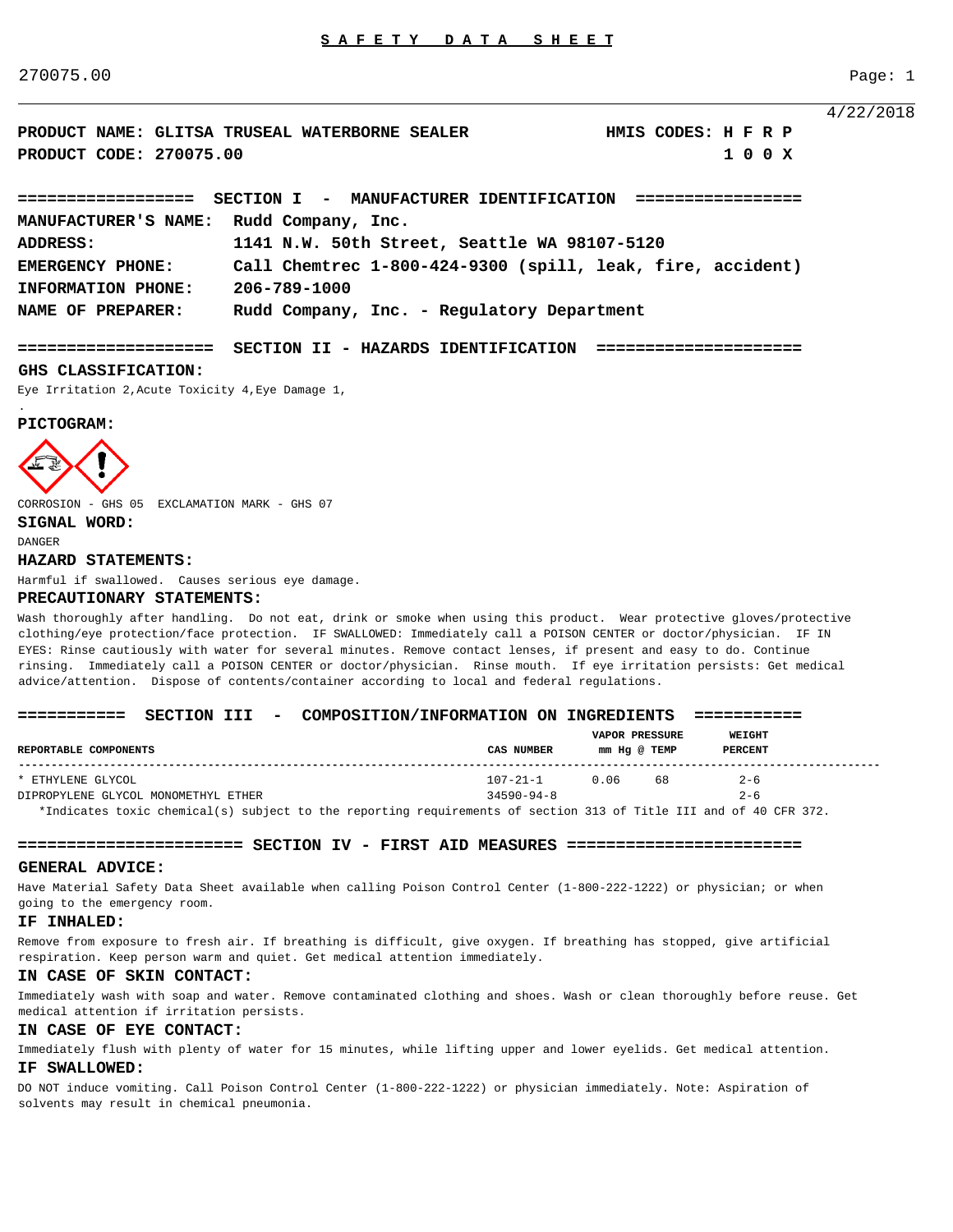# **================ SECTION V - FIREFIGHTING MEASURES ==================**

# **EXTINGUISHING MEDIA: FOAM, CO2, DRY CHEMICAL, WATER FOG**

# **SPECIAL FIREFIGHTING PROCEDURES:**

Evacuate all unnecessary personnel. Use full protective equipment, including self-contained breathing apparatus.

### **UNUSUAL FIRE AND EXPLOSION HAZARDS:**

Product can splatter when heated. Dried film can burn. Vapors are heavier than air and may travel along ground to distant sources of ignition.

#### **Hazardous combustion products: see SECTION X**

# **================= SECTION VI - ACCIDENTAL RELEASE MEASURES ================= PERSONAL PRECAUTIONS, PROTECTIVE EQUIPMENT AND EMERGENCY PROCEDURES:**

If odor is strong or spill is excessive, ventilate are, evacuate unnecessary personnel and wear full protective equipment. Dike and contain spill with inert material. Transfer liquid to containers for disposal or recovery. Prevent material from entering storm drains or sanitary sewers and open bodies of water.

#### **For specific information: see SECTION VIII**

#### **===================== SECTION VII - HANDLING AND STORAGE =======================**

# **KEEP OUT OF REACH OF CHILDREN. FOR INDUSTRIAL USE ONLY!**

#### **PRECATIONS FOR SAFE HANDLING:**

Keep liquid and vapors away from heat, sparks and flame. Turn off or remove all sources of ignition. Use proper methods of ventilation to prevent vapor build-up. Avoid contact with hot metal surfaces. Avoid free fall of liquids in excess of a few inches. Ground fixed equipment. Bond and ground pails, drums and other transfer containers and equipment. Avoid breathing vapors, spray mists and sanding or grinding dusts. Avoid contact with eyes and skin. Do not take internally. Use adequate methods of ventilation, respiratory and personal protective equipment. Do not reuse, weld, drill or heat empty containers which may contain explosive vapors. Follow label warnings until thoroughly cleaned or sent for disposal. Do not remove or deface label. Do not transfer to unlabeled container.

#### **CONDITIONS FOR SAFE STORAGE:**

Keep container closed when not in use and during transit. Do not store above 120 deg. F (50 deg. C). Keep in upright position and protect container from damage. Store in buildings or areas designed and protected for storage of products with this flammability rating. Do not store where contact with incompatible material could occur, even during an accidental spill or release. To avoid spontaneous combustion, soak soiled oily rags and waste in water filled metal containers.

# **============ SECTION VIII - EXPOSURE CONTROLS/PERSONAL PROTECTION =============**

# **COMPONENTS WITH WORKPLACE CONTROL PARAMETERS:**

ETHYLENE GLYCOL: ACGIH TLV: 100 mg/m3 (C) OSHA PEL: Not Est. Other: (vapor) DIPROPYLENE GLYCOL MONOMETHYL ETHER: ACGIH TLV: 100 ppm OSHA PEL: 100 ppm Other: (SKIN)

#### **RESPIRATORY PROTECTION:**

Ensure fresh air entry during application and drying. If you experience eye watering, headache or dizziness or if air monitoring demonstrates vapor/mist levels are above applicable limits, wear an appropriate, properly fitted respirator (NIOSH approved) during and after application. Follow respirator manufacturer's instructions for use.

#### **VENTILATION:**

USE ONLY WITH ADEQUATE VENTILATION. Provide mechanical ventilation, local exhaust or other appropriate means of ventilation to prevent vapor build-up.

#### **HAND PROTECTION:**

Wear impermeable gloves to prevent skin contact. Consult safety equipment supplier for specific recommendations of construction materials.

# **EYE PROTECTION:**

Wear chemical goggles designed to protect eyes against vapors, liquid splash and mists unless full facepiece respirator is worn. Note: Contact lenses may contribute to the severity of an eye injury and should not be worn when working with chemicals.

## **OTHER PROTECTIVE CLOTHING OR EQUIPMENT:**

Wear protective clothing, including headcap, to avoid skin contact with liquid or overspray.

# **APPROPRIATE ENGINEERING CONTROLS:**

Eye washes and safety showers are recommended in the workplace. Wash hands after using and before eating, drinking or using tobacco products. Thoroughly clean contaminated clothing and shoes before reuse. Periodically monitor exposure levels to hazardous ingredients listed in section II and review permissible limits.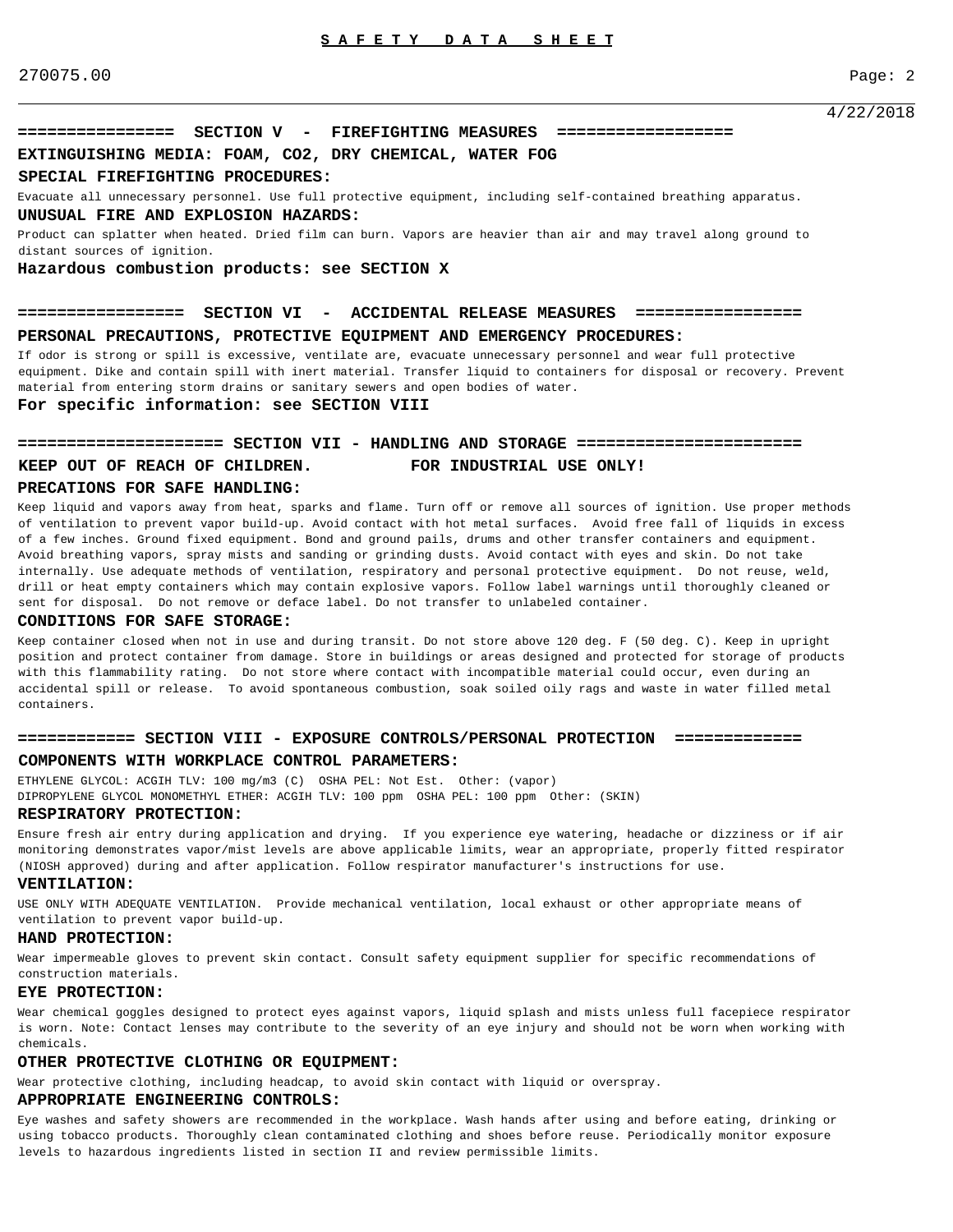270075.00 Page: 3

4/22/2018 **============== SECTION IX - PHYSICAL AND CHEMICAL PROPERTIES ============== BOILING RANGE: 212 F - 387 FLASH POINT: 241 FLAMMABLE LIMITS IN AIR BY VOLUME- LOWER: 3.2 UPPER: 15.3 MELTING POINT: DENSITY: 8.73 lb/gl RELATIVE DENSITY: No Data V.O.C (Coating): 1.76 lb/gl 211 g/l V.O.C (Material): 0.658 lb/gl 78. g/l (Actual Emitted VOC) LB HAP/LB SOLIDS 0.11 LB VOC/LB SOLIDS 0.231 SOLIDS % BY WEIGHT 32.6 VAPOR DENSITY: Heavier than air. VAPOR PRESSURE: See SECTION III EVAPORATION RATE: Slow (compared to n-butyl acetate) SOLUBILITY IN WATER: Appreciable APPEARANCE AND ODOR: Translucent liquid, mild odor. VISCOSITY: No Data =================== SECTION X - STABILITY AND REACTIVITY ==================== REACTIVITY:** Will not occur. **STABILITY:** Stable **POSSIBILITY OF HAZARDOUS REACTIONS:** Not Applicable **CONDITIONS TO AVOID:** High temperature and humidity, ignition sources and vapor build-up. **INCOMPATIBILITY (MATERIALS TO AVOID):** Strong Oxidizing agents Oxygen Dehydrating Agents **HAZARDOUS DECOMPOSITION OR BYPRODUCTS:** Carbon Monoxide Carbon Dioxide Acetylene **=================== SECTION XI - TOXICOLOGICAL INFORMATION ==================== ACUTE TOXICITY:** ETHYLENE GLYCOL: LD50 Oral - Rat - 4,700 mg/kg

LD50 Dermal - Rabbit - 10,626 mg/kg

# **PRIMARY ROUTE(S) OF EXPOSURE: Inhalation, skin contact, ingestion.**

## **INHALATION:**

Vapors and mists cause severe irritation to nose, throat and lungs (burning, stinging, coughing). May cause headache, dizziness, nausea, weakness, shortness of breath and loss of coordination. Intentional misuse by deliberately concentrating and inhaling the contents may be harmful or fatal. Exposure to extremely high vapor concentrations may cause unconsciousness and asphyxiation.

# **EYE CONTACT:**

Contact with liquid or vapors causes irritation (redness, watering, itching, stinging, blurred vision).

#### **SKIN CONTACT:**

Contact causes irritation (dryness, itching, cracking, rash and swelling).

# **SKIN ABSORPTION:**

May be absorbed through the skin in harmful amounts. Repeated and prolonged contact may have a cumulative effect. Symptoms may include headache, dizziness, nausea, weakness, loss of coordination.

#### **SWALLOWING:**

Causes nausea, vomiting, diarrhea and central nervous system depression (headache, dizziness, giddiness, nausea, loss of coordination).